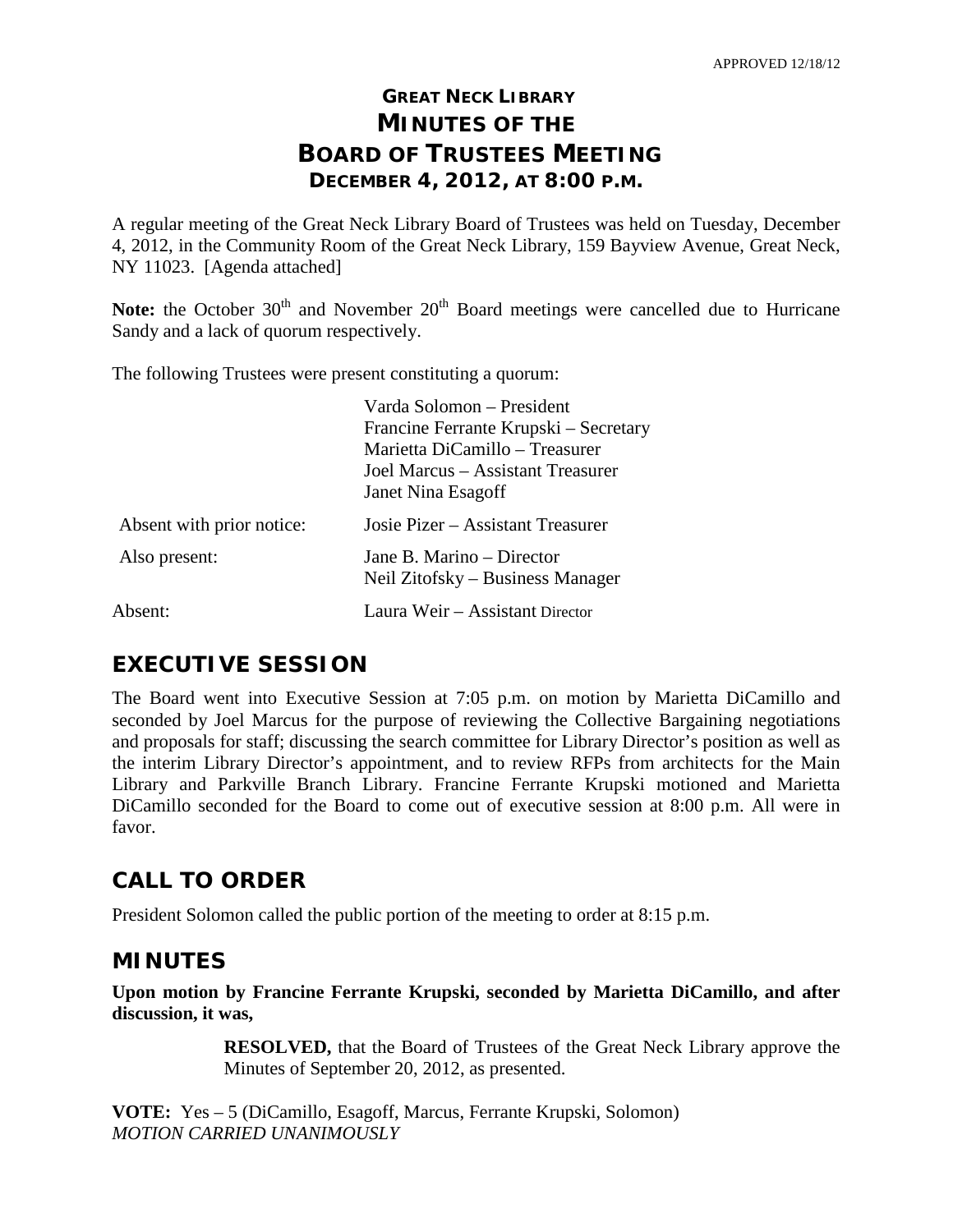# **TREASURER'S REPORT**

### **Upon motion by Marietta DiCamillo, seconded by Joel Marcus, and after discussion, it was,**

\_\_\_\_\_\_\_\_\_\_\_\_\_\_\_\_\_\_\_\_\_\_\_\_\_\_\_\_\_\_\_\_\_\_\_\_\_\_\_\_\_\_\_\_\_\_\_\_\_\_\_\_\_\_\_\_\_\_\_

**RESOLVED,** that the Board of Trustees of the Great Neck Library accept the following financial reports which have been reviewed by the Treasurer:

- October 31, 2012, and December 4, 2012 Treasurer's Report;
- Warrant dated September 8, 2012 through October 19, 2012, paid checks numbered 0030813 through 0030818, 0030845 through 0030850, 0030876 through 0030880, and 45408 through 45436, and To-Be-Paid Checks numbered 45437 through 45566 the sums set against their respective names, amounting in the aggregate of \$375,834.61.
- Warrant dated October 20, 2012 through November 16, 2012, paid checks numbered 0030904 through 0030909, 0030933 through 0030936, and 45567 through 45587, and To-Be-Paid Checks numbered 45588 through 45779 the sums set against their respective names, amounting in the aggregate to \$1,023,202.68.
- Payroll Warrants for pay dates September 6, 2012 and September 20, 2012, which have been reviewed by the Treasurer, in the amounts of \$152,098.82 and \$154,755.03 respectively, for a total of \$306,853.85.
- Payroll Warrants for pay dates October 4, 2012, and October 18, 2012, which have been reviewed by the Treasurer, in the amounts of \$165,833.22, and \$163,621.77 respectively, for a total of \$329,454.99.

Public Comment: Ralene Adler, Carol Frank

**VOTE:** Yes – 5 (DiCamillo, Esagoff, Ferrante Krupski, Marcus, Solomon) *MOTION CARRIED UNANIMOUSLY*

# **PAYROLL CHANGES**

### **Upon motion by Joel Marcus, seconded by Marietta DiCamillo, and after discussion, it was,**

**RESOLVED,** that the Board of Trustees of the Great Neck Library accept the Payroll Changes for September and October 2012 as presented, and which have been reviewed by the Personnel Committee.

**VOTE:** Yes – 5 (DiCamillo, Esagoff, Ferrante Krupski, Marcus, Solomon) *MOTION CARRIED UNANIMOUSLY*

# **REPORTS**

### **Finance Committee**

The Finance Committee met November 20 at 7:30 p.m. in the Multi-Purpose Room at the Main Library.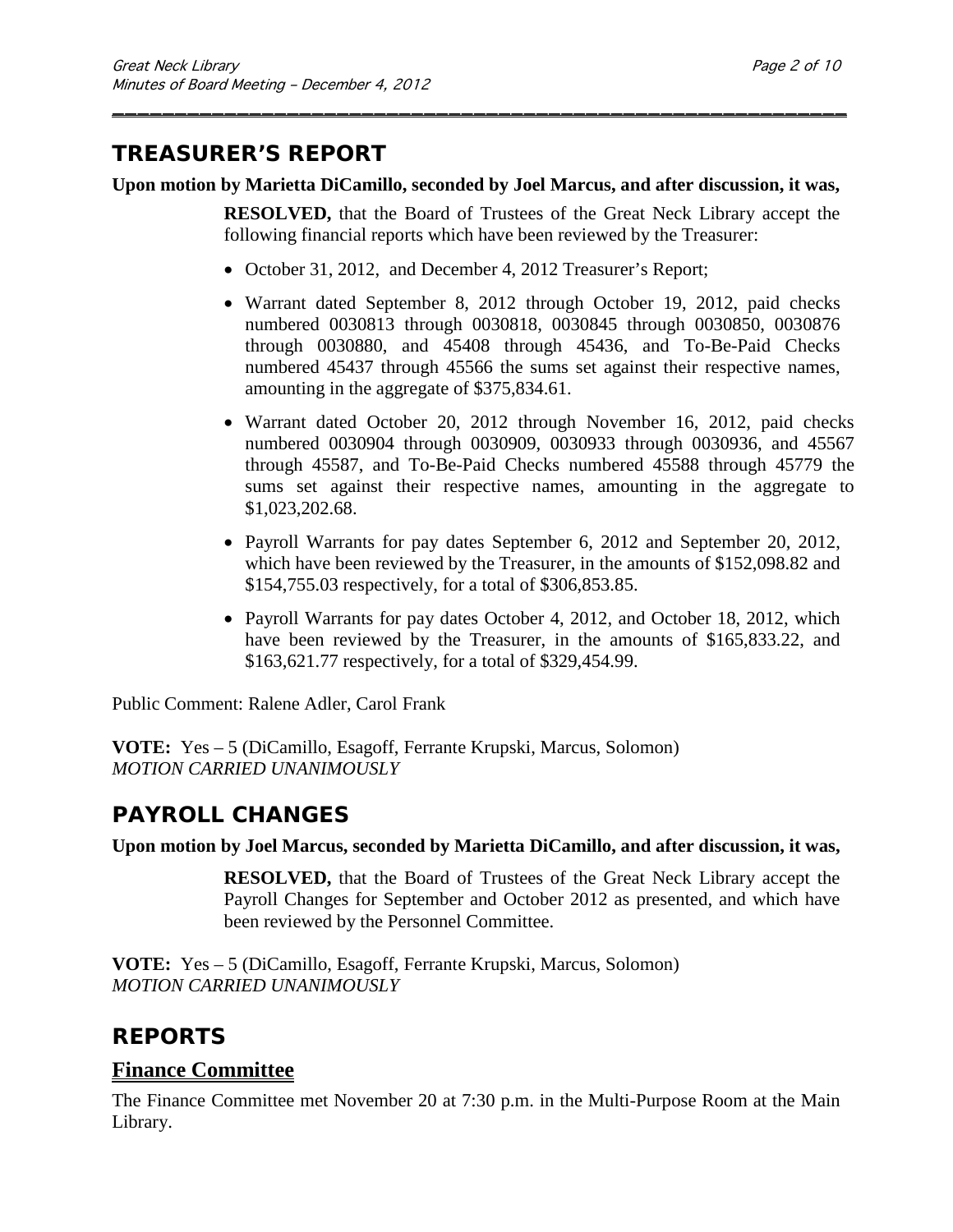# **Branch Committee**

Below is the written report of the Branch Committee meeting held October  $26<sup>th</sup>$  at 7:30 p.m. at the Parkville Branch Library.

\_\_\_\_\_\_\_\_\_\_\_\_\_\_\_\_\_\_\_\_\_\_\_\_\_\_\_\_\_\_\_\_\_\_\_\_\_\_\_\_\_\_\_\_\_\_\_\_\_\_\_\_\_\_\_\_\_\_\_

Committee members in attendance: Josie Pizer, Chair; Francine Ferrante Krupski; Janet Nina Esagoff; Varda Solomon, President. Also in Attendance: Jane Marino, Library Director; Laura Weir, Assistant Director.

Josie Pizer called the meeting to order at 7:35 p.m.

#### Parkville

The Director briefly described the issues that were discussed during the tours she had with the firms who are bidding on the renovation project. Although the School District is investing time and money in presenting the Library with a space ready for use, it will be up to the Library to decide how best to use that space. One of the issues is the size of the opening between the present Branch and the new space. Currently, it is slated to be 8 feet wide. It is to be located at the rear wall between the utility closet and the study room. The committee discussed the possibility of making it bigger, to improve sightlines, by removing the utility closet and moving the connections elsewhere. Ms. Marino said she would ask staff to investigate the time and cost of such a move and that she would ask the architect if that could be done.

She then took the committee to the new space to show them the ceiling and how it is different than our present branch as well as the new entryway that is being built, the new bathroom and storage room. She advised the committee that paint colors and carpets are being chosen to coordinate with our present branch and enable the library to use the space with a re-configuration of stacks and furniture. The Committee felt that it would be wise and fiscally prudent to use the space as it is finished by the School District and ask whatever architect the Library hires to help the Library with the re-configuration.

The three proposals received by the Library have already been emailed to the Board and the committee members who were present received their hard copies of the proposals, which will be included in Board Packets for the remaining Trustees.

#### Station

The Director reported that she has had a conversation with the Landlord of the Station Branch who agrees in principal with the idea of the library purchasing the automatic door opener for the Main Entrance to the building where the Branch is located. He has also agreed that a Letter of Agreement should be drawn up regarding the installation and maintenance of the opener. Trustee Solomon will add that item to the agenda.

There being no further business, the meeting was adjourned at 8:45 p.m.

Public Comment: Marianna Wohlgemuth

### **Long Range Planning Committee**

The Long Range Planning Committee met on Wednesday, October 10, 2012, at the Station Branch Library.

Committee members in Attendance: Janet Nina Esagoff, Chair; Joel Marcus, Trustee; Francine Ferrante Krupski, Trustee; Varda Solomon, President. Also in Attendance: Jane Marino, Library Director; Laura Weir, Assistant Director.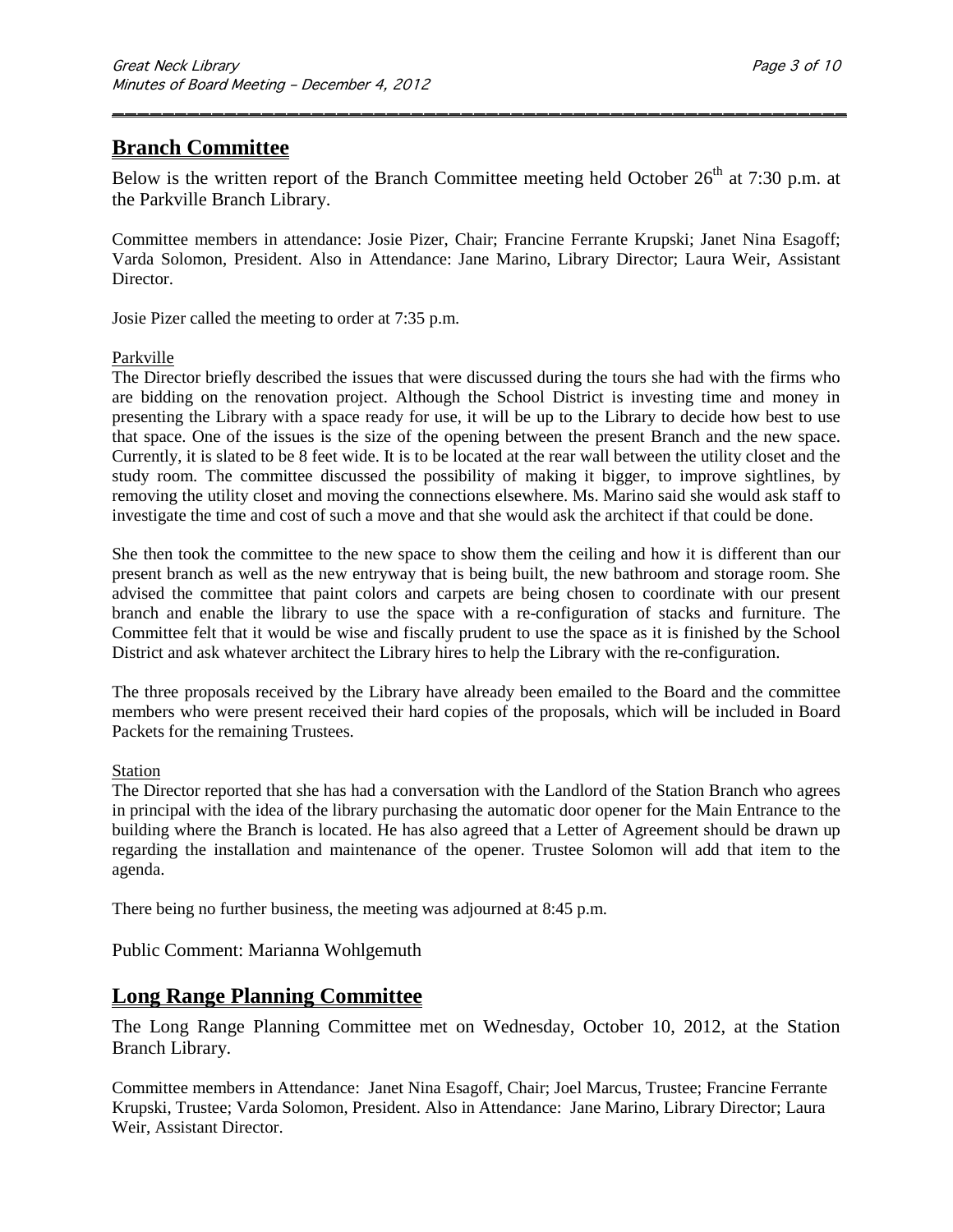The meeting was called to order at 7:35 p.m. by Janet Esagoff.

1. Long Range Plan. Committee chair asked the Director to give a brief overview of the LRP to date. Ms. Marino explained that this was a five year plan which should be reviewed each year for relevance and completed tasks. One of the issues the committee discussed with the Main Library renovation and whether or not an objective for that yet-to-be completed item should be included in the document. It was agreed to add a strategy under the first objective for Goal #1 which is physical space.

\_\_\_\_\_\_\_\_\_\_\_\_\_\_\_\_\_\_\_\_\_\_\_\_\_\_\_\_\_\_\_\_\_\_\_\_\_\_\_\_\_\_\_\_\_\_\_\_\_\_\_\_\_\_\_\_\_\_\_

- 2. Mission Statement. The Director gave a brief report on a meeting she had attended called "Lead the Change." This workshop, which is given in libraries throughout the country, was held at the Darien Library and the majority of the afternoon session concentrated on mission statements for libraries as well as strategic planning and strategic mapping. While Section 500-50 of the policy manual is entitled Mission Statement, it is actually a list of 5 goals rather than one statement. The goals in the GNL policy book correspond to the goal areas in the Long Range Plan, so the Director suggested it might be a good idea for the Plan to start with a Mission Statement. She distributed mission statements used by other libraries and some worksheets she received at the workshop as a place for the committee to start.
- 3. Ms. Esagoff suggested that the committee review the materials distributed and start thinking about possible mission statements that would encompass in one sentence the goals already stated and embraced by the Library. She suggested that each member come to the next meeting with a suggestion for such a statement.
- 4. There being no further business, the date for the next meeting was set for Monday, November 12. The meeting was adjourned at 8:35 p.m.

### **Assistant Director**

#### Parkville Construction

Last week, on October 18, Jayne Alexander and I were told by the head custodian at the Parkville school that the breakthrough of the wall between the library and the new space would take place by the middle of the following week, probably around Thursday, October 25. We scrambled to get the area ready. Librarian Sheila Cursio began weeding the section that Friday when she came to work. Jayne was scheduled to work Saturday and Sunday and spent the time weeding and shifting the collection so books would not be stranded on book trucks for any length of time. In three short days Jayne and Sheila weeded 175 books from the Mystery and Fiction collections, shifting as they went. Technical Services staff, particularly Jeff Nagel, absorbed the extra discard work. Maintenance staff removed the shelving and side panels from walls and we are ready for the construction on our side. We have since been told more work will be done on the unfinished room before they break through the wall.

#### Parkville Buildings and Grounds

The head custodian at the Parkville School, Glenn Ryder, is very easy to approach with our questions and concerns. In response to our query about the poor condition of the vinyl siding on the building, Glenn told us that the roof and siding on the entire building is slated to be replaced in June 2013. The school has planted dwarf spruce trees in the garden area at each side of the ramp to the building replacing the rhododendrons planted last year that did not survive the winter.

#### Collection Development: Main Library

Last month I reported that the 800's collection was undergoing a comprehensive examination for discarding of old, obsolete, damaged and duplicate works. In August 1692 volumes and in September 1237 volumes of books, for a total of 2929 items with call numbers in the 800's, were discarded from the Main Library's collection.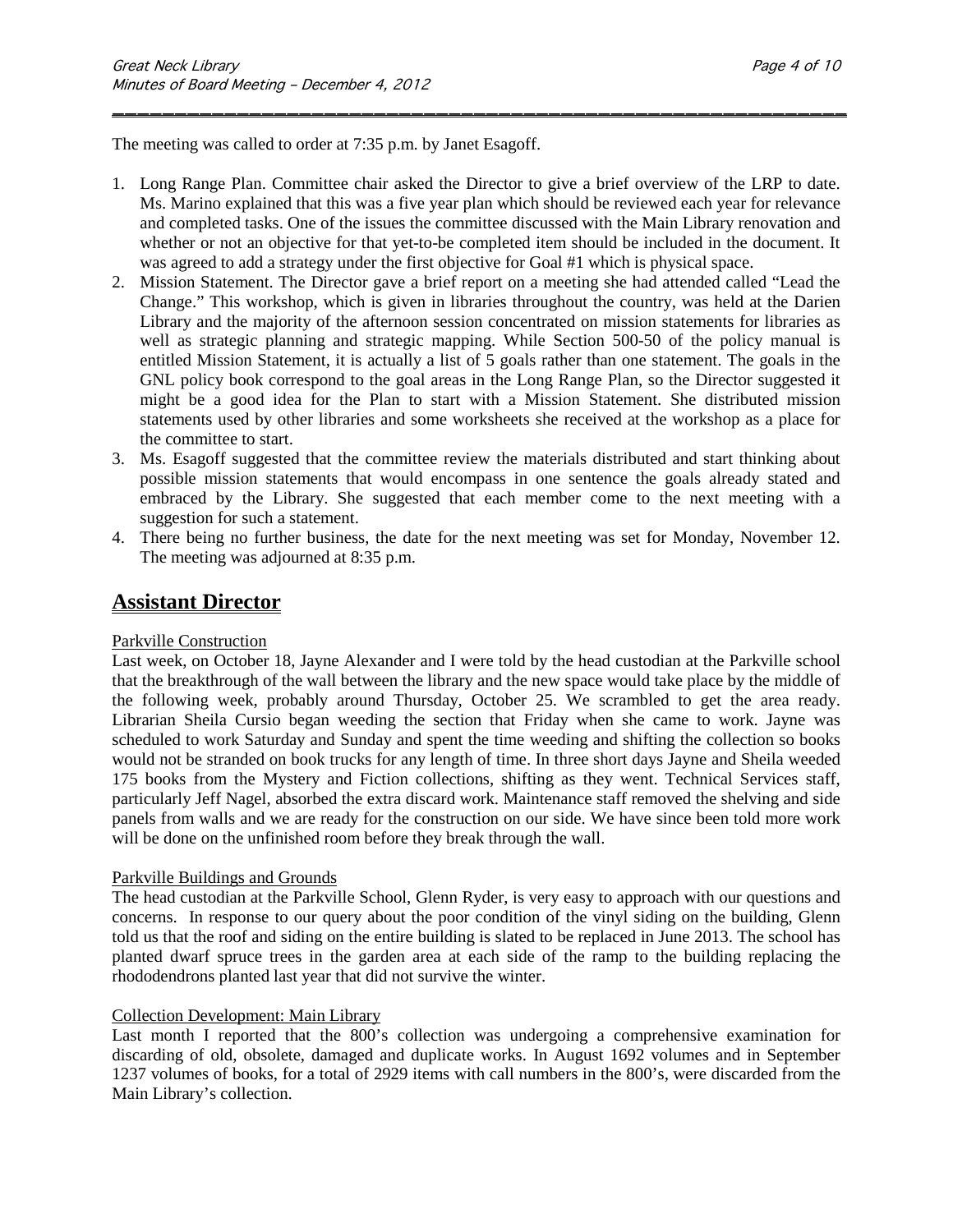Upon further consideration of the collection, the Reference Department, in consultation with Chris Johnson of Technical Services, decided to replace the 811 and 813 call numbers with the words "Poetry" and "Plays" followed by the author's last name on the spine label. This is the way our fiction, mystery, and short story collections are classified and shelved. Signage for "Poetry" and "Plays" had been affixed to the shelves marked 811 and 813 and newly reclassified books will be interfiled on the shelves with the old for now. All books in the collection will be reclassified over time. It is our hope that this method will make it easier for patrons and staff to locate materials and aid us in a more bookstore–like approach to organizing materials. Going forward these changes will take place in the branches and in the Juvenile collections as well.

\_\_\_\_\_\_\_\_\_\_\_\_\_\_\_\_\_\_\_\_\_\_\_\_\_\_\_\_\_\_\_\_\_\_\_\_\_\_\_\_\_\_\_\_\_\_\_\_\_\_\_\_\_\_\_\_\_\_\_

### **Library Director**

#### *October Report*

#### Personnel

Our Head of Maintenance, George Malcolm, has formerly notified me of his intention to retire at the end of the year. George has done an admirable job maintaining this building for many years and just one look into any of the mechanical rooms and the impeccable manner in which they are maintained will indicate his attention to every detail in the building. I am sure I speak for the entire staff in saying the Great Neck Library will miss him.

I want to commend Young Adult Librarian Courtney Greenblatt for the writing workshops she has run at the Library. Her series was mentioned as a program worth noting in the VOYA column called "Get with the Program" in its October 2012 issue. Congratulations to Courtney and I am sure the Library will be seeing similar programs for teens offered in the future.

I also want to commend Children's Librarian Justin Crossfox for being singled out by the American Library Association. They will pay for his conference registration at the upcoming Midwinter Conference and he will have the opportunity of being introduced at an ALA membership meeting during the conference in January.

Deidre Goode, Department Head of Children's Services is finishing up her year as President of the Children's Services Division of the Nassau County Library Association. Congratulations to her on taking on this job, which will enrich her and her staff with opportunities for networking, programming ideas and new initiatives for serving children in libraries.

For the remainder of the year, I plan on taking the day after Thanksgiving and the day after Christmas as my remaining two vacation days and a day in December for the remaining Comp Holiday but I don't have a date set for that yet.

#### Meetings and Programs

In September, I attended a workshop entitled "Lead the Change" which was sponsored by Library Journal in Partnership with the B.A. David Company, a Library consulting firm. The purpose of the workshop was two-fold. In the morning, the focus was on change itself and how one, whether you are a Director, a Librarian, or a Trustee, can be a change agent. The leader challenged us to identify one thing in our library and how we would propose to change it.

The afternoon focused on strategic planning and strategic mapping. The leader proposed that an assessment of one's community using four factors: political, economic, social & cultural and technological. It's important to know what a patron wants or needs before the library can meet those needs. There were many comparisons made to the corporate world and a great deal of discussion about the importance of a mission statement, an idea I brought back to the Long Range Planning committee,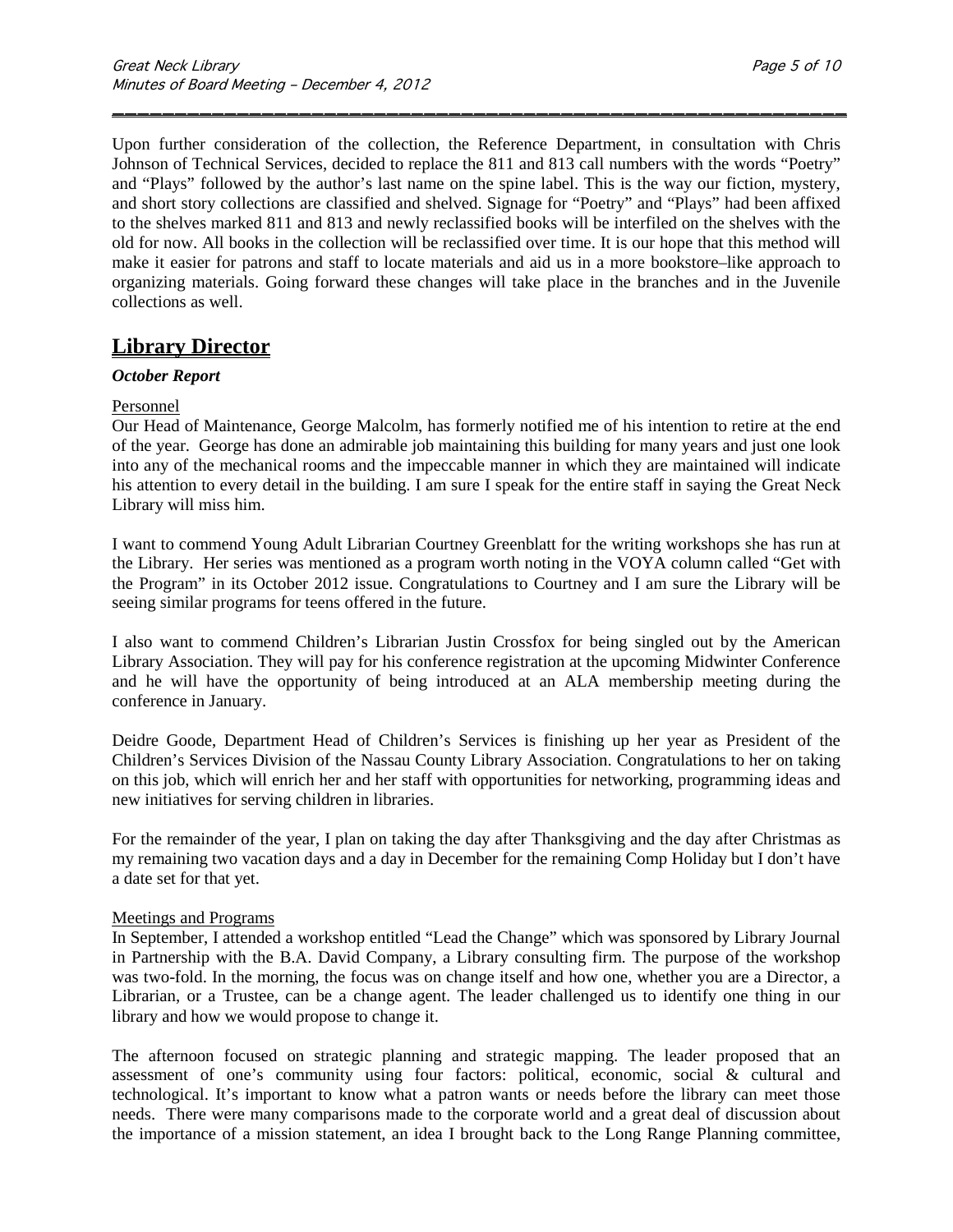since Great Neck Library's mission statement is not a statement but rather a list of 5 goals. It was an interesting workshop and I was glad to attend.

\_\_\_\_\_\_\_\_\_\_\_\_\_\_\_\_\_\_\_\_\_\_\_\_\_\_\_\_\_\_\_\_\_\_\_\_\_\_\_\_\_\_\_\_\_\_\_\_\_\_\_\_\_\_\_\_\_\_\_

The second annual Street Fair at Parkville was a huge success with a great turnout by both vendors and buyers. Jayne Alexander and Jonathan Aubrey were on hand for it and they were happy with a very hectic and busy day.

The Authors @ GNL Committee are lining up their programs for 2013 and have a lineup for the fall, including Robert Goolrich, who appeared on October 8<sup>th</sup> and Yona Zeldis McDonough, author of *A Wedding in Great Neck* on October 21<sup>st</sup>. The final program for 2012 will be Leslie Maitland, author of *Crossing the Borders of Time* on Monday, December 3<sup>rd</sup> at 2 p.m. The Committee is hard at work planning events for 2013.

The Nassau Library System will be holding a series of workshops concerning autism and how best to serve children with autism. There are a total of four workshops and various children's librarians plan to attend. I am sure it will be worthwhile for all.

We have begun a new program for adults with learning disabilities called "Lit Chat, Chit Chat" which is midway through its first session and is already a big success. Both Jackie Shenkman, a patron of the Library and Councilwoman Anna Kaplan, were very interested in seeing this program become a reality and were very instrumental in getting it off the ground. I also want to thank Laura Weir for her oversight and administration of this program.

#### Main Building and Branches

Our patrons are still getting used to the new configuration in the front of the building, with the info/reference desk more towards the center of the space. We have had comments both negative and positive but I think more patrons like it than do not. They especially appreciate the opened walkway to the back of the floor.

At Parkville, although we have gotten notification from the School District that they will charge us the higher rent beginning in November, the space is not finished and we have not been notified when that will happen.

#### *November Report*

#### Personnel

Many members of our staff endured power and heat loss during the recent storm but all managed to come for work when scheduled. The 12 days during which our Main Library was closed was difficult for us all and our maintenance staff did an excellent job in securing the building, ensuring that books were collected and brought inside and that all was safe. Many staff members were relocated to other branches where the main goal was to provide heat, light, electrical connections and access to the internet. Beyond that we provided a place to go for many people whose only alternative was a cold, dark house. A more detailed report was emailed to the Board immediately after Main was re-opened and that report is attached to this document.

#### **Building**

Once again, I would like to ask the Board to consider the purchase of a generator for the computer room server at Main. I believe it is something that can be of major assistance to us during storms such as this and all indications are that we will have more major storms. According the minutes of the February, 2012 meeting, "the Board voted to table this item since it is not known at this time where things will be located in the renovated building and once the generator is installed, it should not be moved to another location. There were also permits and possible Village or Town ordinances that have to be looked into." For a cost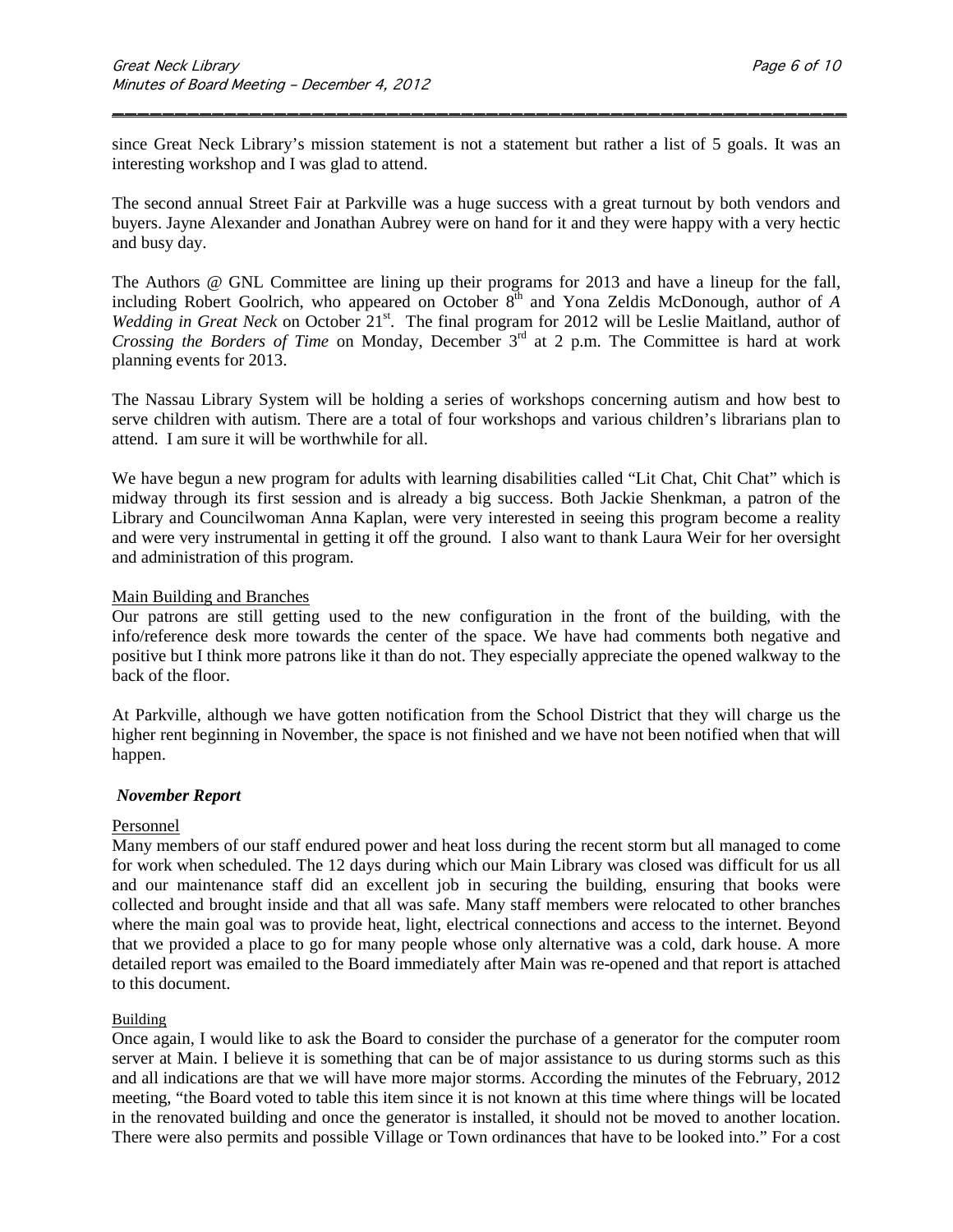of \$24,000 we would have been able to provide our patrons access to our collection, access to our databases and access to the Internet other than the wireless access we did provide. It is my opinion that this would be money well spent and a new generator such as this can be relocated, if necessary, and reused in a renovated building. According to the specs in the quote attached, it is very compact.

\_\_\_\_\_\_\_\_\_\_\_\_\_\_\_\_\_\_\_\_\_\_\_\_\_\_\_\_\_\_\_\_\_\_\_\_\_\_\_\_\_\_\_\_\_\_\_\_\_\_\_\_\_\_\_\_\_\_\_

We are here, first and foremost, to provide service to our community and while we did that to the best of our ability during this most recent storm, we could have been a better source for our community with more information at our finger tips. The cost of permits, in my experience, has only amounted to a few hundred dollars for both the temporary and permanent cooling towers and the Town of North Hempstead has always been helpful and accommodating. I am attaching the original proposal and price quotes for your consideration. [End of written report]

- Trustee DiCamillo inquired about the process that the Great Neck School District uses for verifying residency. The Director will find out and pass the information on to her. She also asked the Director to get prices for an iPad that the roving librarians could use while performing this function of their job.
- President Solomon asked if the elevator at Station has been fixed to which the Director replied that it has been fixed.
- The Director thanked the staff, especially the Assistant Director and the head of circulation, for the remarkable work they did during Hurricane Sandy.

Public Comment: Ralene Adler

# **NEW BUSINESS**

### **Appointment of Library Director Search Committee**

**Upon motion by Janet Esagoff and seconded by Francine Ferrante Krupski, and after discussion, it was,**

> **RESOLVED,** that the Great Neck Library Board of Trustees authorize the formation of a Library Director Search Committee comprised of the following members: the entire Board, three members of the public, three members of the staff of the Library (Department Head, Union representative and a representative of the part-time staff), the Assistant Director and the Business Manager.

Public Comment: Ralene Adler, Dan Gluan

**VOTE:** Yes **–** 5 (DiCamillo, Esagoff, Ferrante Krupski, Marcus, Solomon) *MOTION CARRIED UNANIMOUSLY*

# **Appointment of Architect for Main Building**

**Upon motion by Marietta DiCamillo and seconded by Francine Ferrante Krupski, and after discussion, it was,**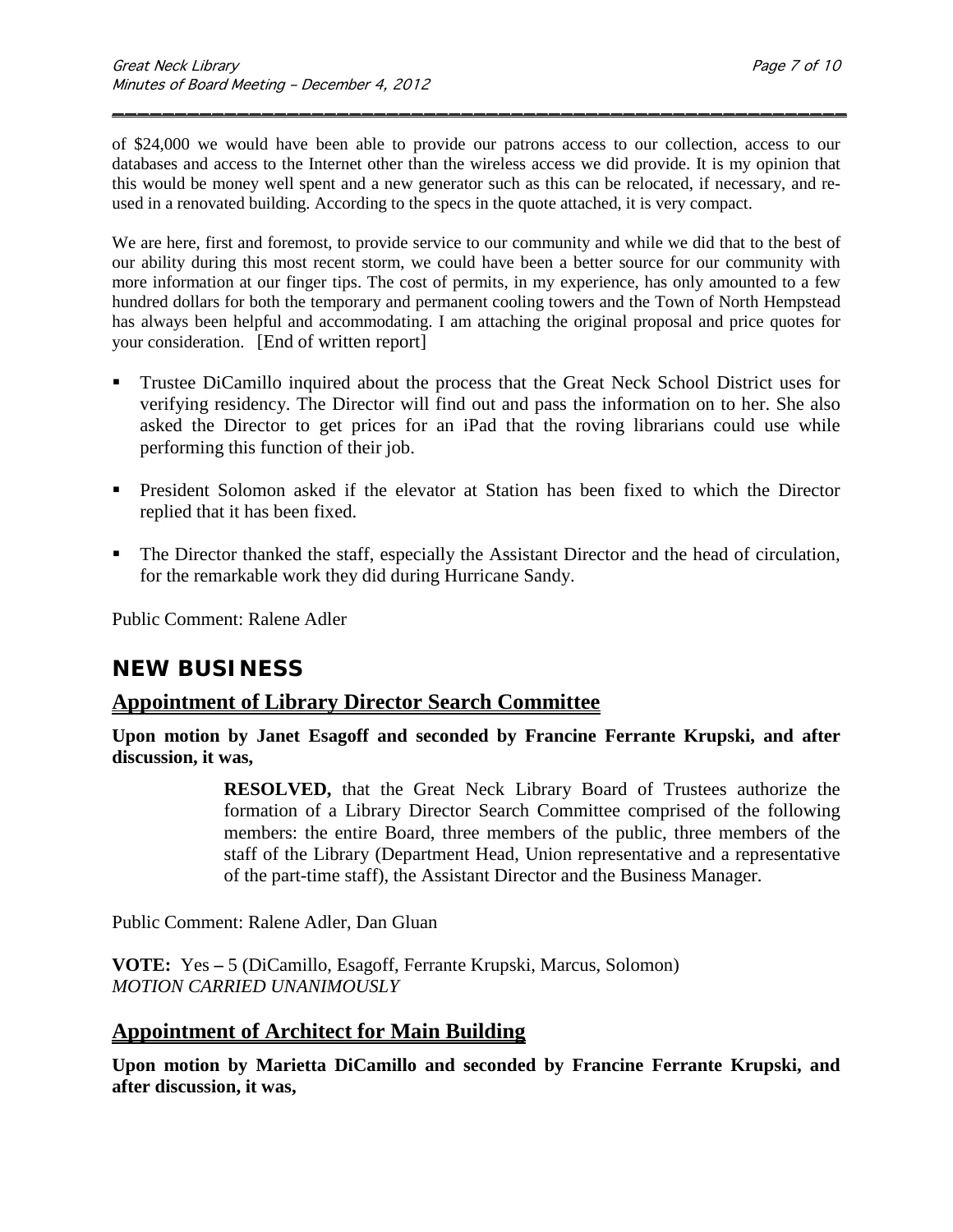**RESOLVED,** that the Great Neck Library Board of Trustees authorize the Director to draft a contract with the firm of Kaeyer, Garment and Davidson so that it can be reviewed by legal counsel and approved by the Board in order that design work to begin on a plan for the Main Building renovation along with a cost estimate for that renovation, in accordance with the resolution passed on September 20, 2012.

Trustee DiCamillo asked that the supporting memo in the Board Packet be amended to change the *Building Advisory Committee* to *Board of Trustees* as soliciting proposals and viewing presentations from the nine firms.

\_\_\_\_\_\_\_\_\_\_\_\_\_\_\_\_\_\_\_\_\_\_\_\_\_\_\_\_\_\_\_\_\_\_\_\_\_\_\_\_\_\_\_\_\_\_\_\_\_\_\_\_\_\_\_\_\_\_\_

The Director asked the Board for direction to proceed from this point. She was instructed to contact the other two firms they are not in contention and thanked them. She was also asked to contact KG&D and legal counsel. The committee will be meeting to discuss its next steps.

Public Comment: Ralene Adler, member of the Building Advisory Committee, stated that the committee had several questions regarding some options that might be included in the architect's contract. She suggested that the committee should have some input in the contract before it is signed. Trustee DiCamillo promised to forward the questions to the Director to be distributed to the Board for the December  $11<sup>th</sup>$  Building Advisory Committee meeting.

Public Comment: Leslie Kahn, also a member of the Building Advisory Committee, asked the Board to consider the idea of doing away with a project manager. There should be a discussion with the architectural firm before the contract is signed to find out what they are going to offer prior to the Board making a decision. These questions/suggestions will be forwarded to the Library Director.

**VOTE:** Yes **–** 5 (DiCamillo, Esagoff, Ferrante Krupski, Marcus, Solomon) *MOTION CARRIED UNANIMOUSLY*

### **Election of Vice President**

**Upon motion by Joel Marcus and seconded by Marietta DiCamillo, and after discussion, it was,**

> **RESOLVED,** that the Great Neck Library Board of Trustees elect Francine Krupski as Vice President of the Board of Trustees from now through January 2013, to fill the balance of the office vacated by the resignation of Martin Sokol.

**VOTE:** Yes **–** 5 (DiCamillo, Esagoff, Ferrante Krupski, Marcus, Solomon) MOTION CARRIED UNANIMOUSLY

*The foregoing motion had to be rescinded as Trustee Ferrante Krupski already holds the office as Secretary.*

**Upon motion by Marietta DiCamillo and seconded by Francine Ferrante Krupski, and after discussion, it was,**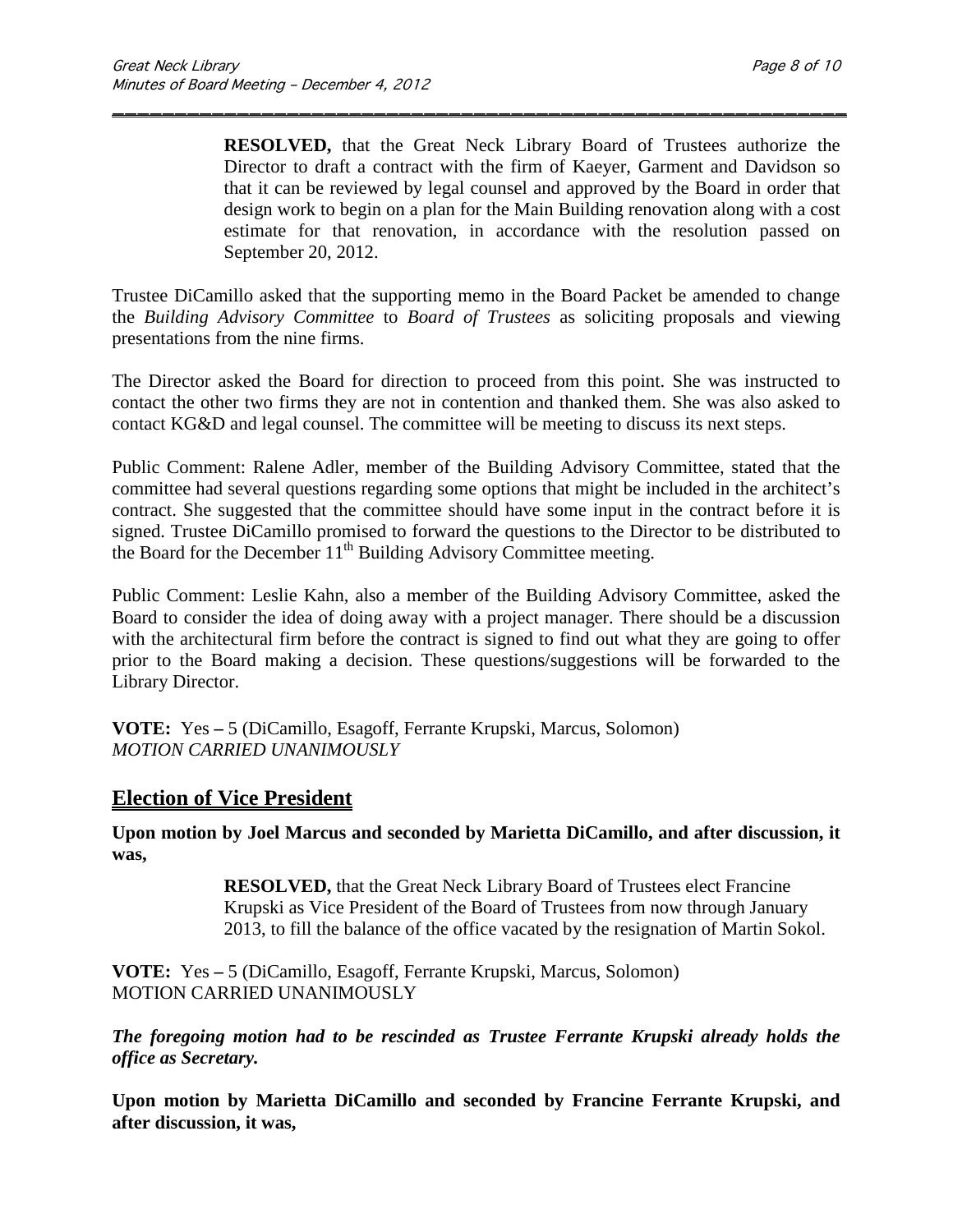**RESOLVED,** that the Great Neck Library Board of Trustees rescind the election of Vice President Francine Krupski to fill the balance of the office vacated by the resignation of Martin Sokol.

**VOTE:** Yes **–** 5 (DiCamillo, Esagoff, Ferrante Krupski, Marcus, Solomon) *MOTION CARRIED UNANIMOUSLY*

#### **Upon motion by Joel Marcus and seconded by Francine Ferrante Krupski, and after discussion, it was,**

\_\_\_\_\_\_\_\_\_\_\_\_\_\_\_\_\_\_\_\_\_\_\_\_\_\_\_\_\_\_\_\_\_\_\_\_\_\_\_\_\_\_\_\_\_\_\_\_\_\_\_\_\_\_\_\_\_\_\_

**RESOLVED,** that the Great Neck Library Board of Trustees elect Janet Esagoff as Vice President of the Board of Trustees from now through January 2013, to fill the balance of the office vacated by the resignation of Martin Sokol.

**VOTE:** Yes **–** 5 (DiCamillo, Esagoff, Ferrante Krupski, Marcus, Solomon) *MOTION CARRIED UNANIMOUSLY*

### **General Counsel**

**Upon motion by Marietta DiCamillo and seconded by Francine Ferrante Krupski, and after discussion, it was,**

> **RESOLVED,** that the Great Neck Library Board of Trustees authorize the firm of Bee Ready Fishbein to represent the Library as its general counsel in all pertinent matters.

The Library will no longer be using the firm of Farrell Fritz for negotiations. Bee Ready Fishbein will be the Library's general counsel at the same rate contracted at \$225 per hour.

**VOTE:** Yes **–** 5 (DiCamillo, Esagoff, Ferrante Krupski, Marcus, Solomon) *MOTION CARRIED UNANIMOUSLY*

### **Board Committee Assignment**

Janet Esagoff

With the resignation of Trustee Martin Sokol in September, the President appointed the following Trustees to the various Library Board committees:

| <b>BRANCH</b>             | <b>BUILDING ADVISORY</b>  | <b>FINANCE</b>            |
|---------------------------|---------------------------|---------------------------|
| Josie Pizer, Chair        | Marietta DiCamillo, Chair | Marietta DiCamillo, Chair |
| Janet Esagoff             | Josie Pizer               | Josie Pizer               |
| Francine Ferrante Krupski | <b>Joel Marcus</b>        | <b>Joel Marcus</b>        |
| Varda Solomon             | Varda Solomon             | Varda Solomon             |
|                           |                           |                           |
| LONG RANGLE PLANNING      | PERSONNEL                 | POLICY/BYLAWS             |
| Janet Esagoff, Chair      | Marietta DiCamillo, Chair | Joel Marcus, Chair        |
| <b>Joel Marcus</b>        | Josie Pizer               | Janet Esagoff             |
| Francine Ferrante Krupski | Janet Esagoff             | Francine Ferrante Krupski |
| Varda Solomon             | Varda Solomon             | Varda Solomon             |
| NLS REPRESENTATIVE        |                           |                           |